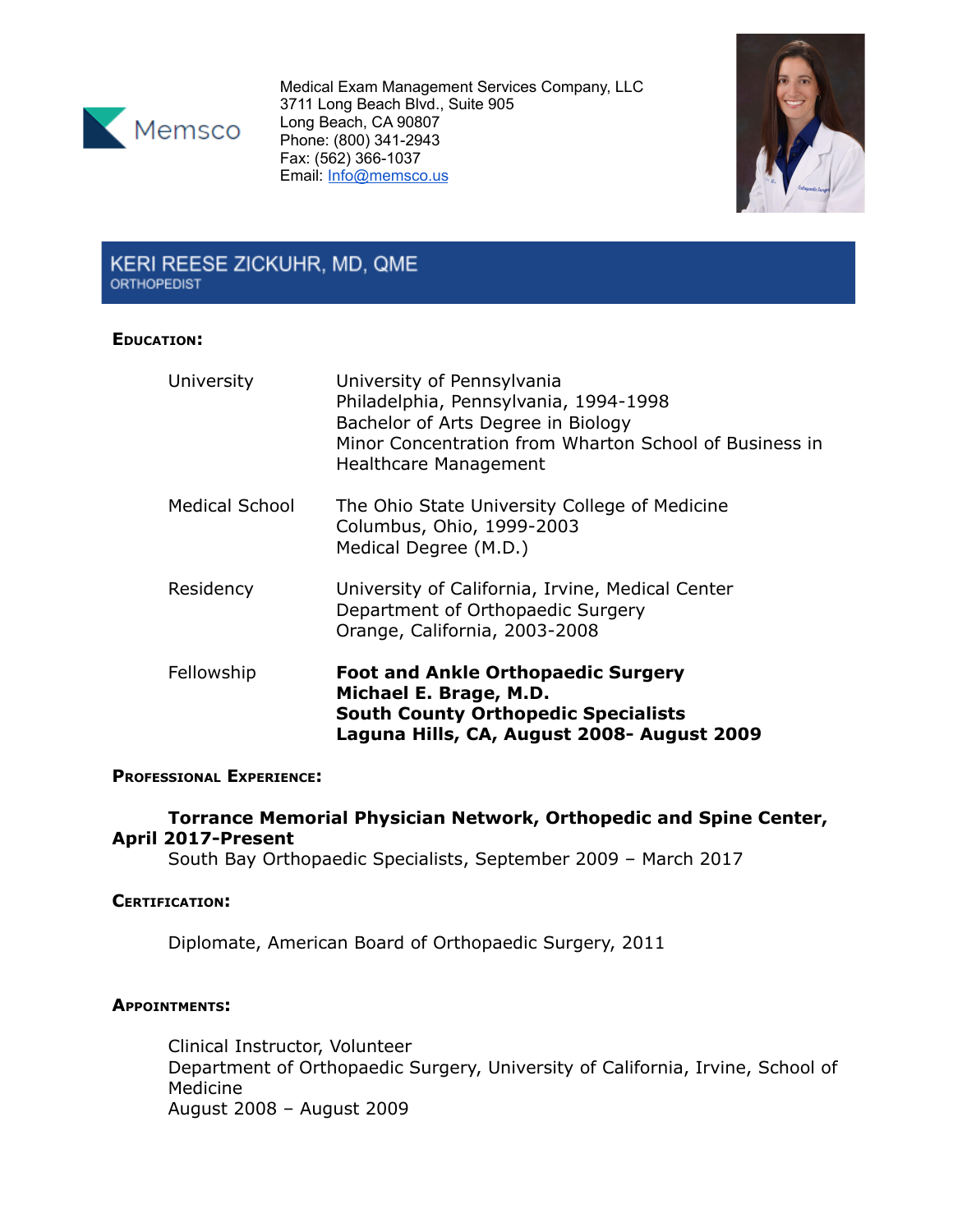ACGME Residency Review Committee (RRC) for Orthopaedic Surgery, Resident member, 2007-2009

#### **PUBLICATIONS:**

## **Johnson M, Brage M, Zickuhr K. Total Ankle Allograft Reconstruction in Patients With Ankle Arthritis. Chapter ins Advanced Reconstruction Foot and Ankle 2. Rosemont: American Academy of Orthopedic Surgeons, 2015.**

Brage M, Reese K. Total ankle shell allograft reconstruction. Chapter in Wiesel S, (eds). Operative Techniques in Orthopaedic Surgery (1st Ed.). Philadelphia: Lippincott Williams & Wilkins 2008.

Brage M, Reese K. Alternative Technique for Ankle OA: Allograft Replacement. Chapter in Mizel M. (eds). Orthopaedic Knowledge Update - Foot and Ankle 4. Rosemont: American Academy of Orthopaedic Surgeons, 2008.

Brage M, Reese K. Techniques for Large OCD Talus. Chapter in Anderson R. (eds). Techniques in Foot & Ankle Surgery. Philadelphia: Lippincott Williams & Wilkins 2008.

Brage M, Reese K. Allograft Resurfacing. Chapter in Hurwitz S. (eds). Arthritis & Arthroplasty; The Foot and Ankle. Philadelphia: Elsevier 2008.

Reese K, Litsky A, Kaeding C, Pedroza A, Shah, N. Cannulated screw fixation of Jones fractures: A clinical and biomechanical study. *The American Journal of Sports Medicine.* 2004; 32(7): 1736-42.

#### **PRESENTATIONS:**

Reese K, Ross SDK, McGarry MH, Lee TQ. Talonavicular and Subtalar Joint Contact with Lateral Column Lengthening*. Accepted for poster presentation at the 76 th Annual Meeting of the American Academy of Orthopaedic Surgeons, February 2009.*

Reese K, Ross SDK, McGarry MH, Lee TQ. Biomechanical Effects of Graft Shape for Lateral Column Lengthening. *Presented at the 75 th Annual Meeting of the American Academy of Orthopaedic Surgeons, March 2008.*

Reese K, Ross SDK, McGarry MH, Lee TQ. Biomechanical Effects of Graft Shape for Lateral Column Lengthening. *Presented at the Orthopaedic Research Society Annual Meeting, February 2007.*